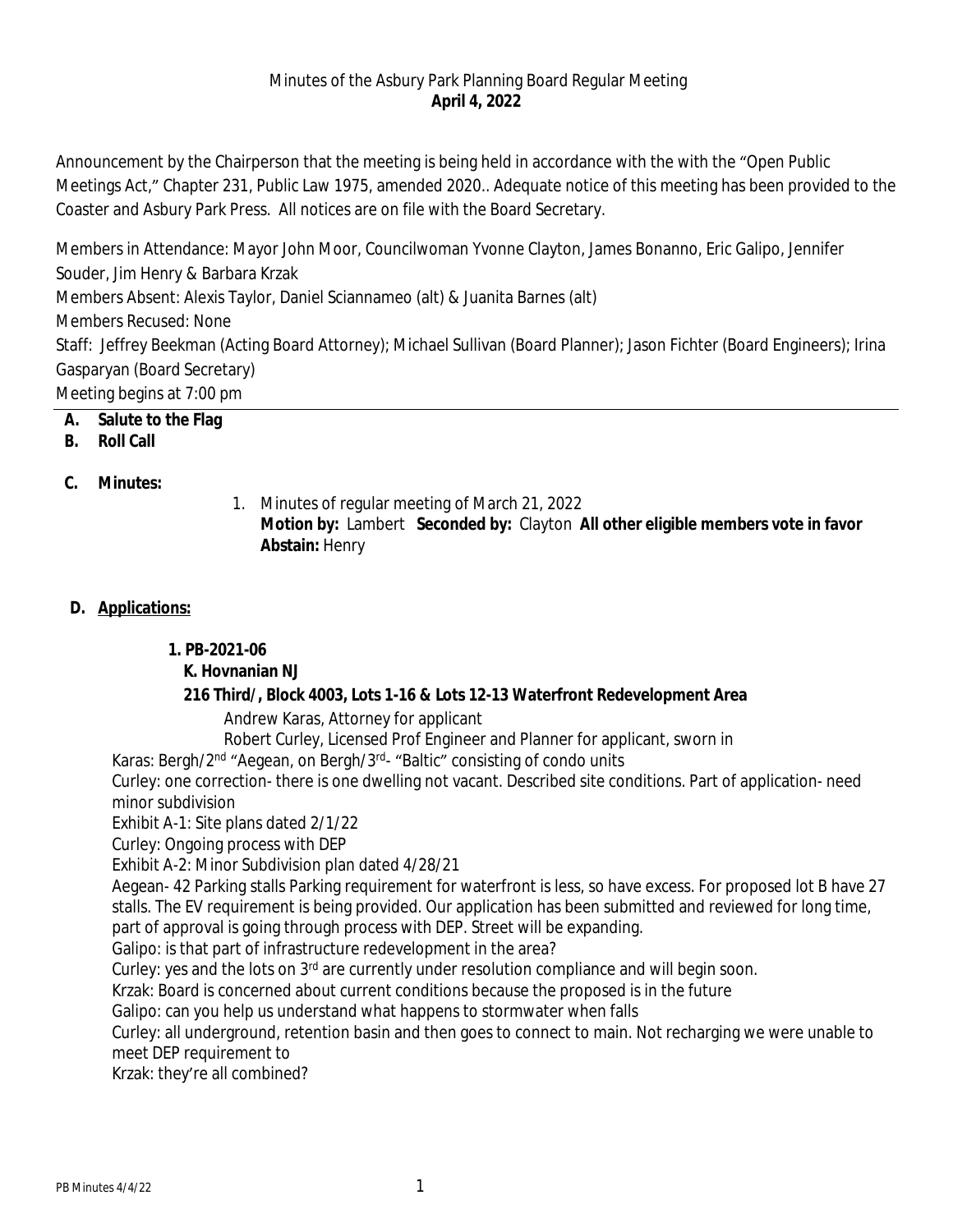Beekman: they can have an easement between the properties but they're going to have to outline what's being shared and responsible. Board attorney or city attorney and board engineer will review the easement to make sure

Jason Fichter, Boar Engineer, sworn in

Michael Sullivan, board planner, sworn in

Fichter: how deep are systems underground? How do we protect adj properties during construction? Curley: range from 4-6' there will have to be sheeting during construction, will remain if needed after construction.

Fichter: not usually something we do during board, but maybe can provide plan on how adjacent properties will be protected during construction

Karas: no problem doing that

Galipo: have you calculated lot coverage & all?

Curley: overall drainage design is based upon looking @ project as whole, done at request of dep. Overall allowable is 90%, we are less than that.

Fichter: considered major develop as a whole. Is all of compliance being done onsite? Curley: yes.

Moor: how many parking spaces losing on the street?

Exhibit A-3:

Exhibit A-4:

Curley: what exists today, total # of parking stalls that would be allowed on bergh would be 10.

Karas: that's with no curb cuts correct? And what's proposed?

Curley: yes, so 2 parking spaces legally that would lose, but going to be picking up stalls lost on Bergh to 2<sup>nd</sup> street.

Krzak: today there are 2 active parking spots in front of dwelling to be demolished.

Curley: I can see this is a sensitive issue, I don't want to answer incorrectly. I want to have exhibit prepared. I just want to answer Mr. Mayor's clear question, are we losing any parking? The answer is no, and we are providing additional parking. EV statute requires us to provide EV stalls of 15%. Each one of EV stalls counts 2:1. Karas: It's reducing the total requirement

Lambert: understand meeting statute but taking away parking from public

Krzak: providing 42 stalls, did you already subtract the EV? So the 41 required, out of 42, 2 are ADA.

Galipo: how many are tandem spaces?

Curley: 24 are tandem

Karas: any tandem spaces would be deeded to specific unit

Moor: is that your plan or master developer plan?

Curly: all the infrastructure

Sullivan: Are you minimizing any of cuts to parking?

Curly: could it be brought down? Yes it could.

Exhibit A-5 : Vehicle Circulation dated 3/4/22

Bonanno: any units not deeded parking?

Karas: all will have parking

Galipo: in future drawings can you please mark what is what isn't spaces, # spaces helpful

Lambert: on street parking on 2<sup>nd</sup> ave how many spaces lost there?

Curley: on 2<sup>nd</sup> ave there will be 6 parking stalls in future development. I just want the board understand the area has been restriped several times. We will come back to that.

Karas: what is lighting being proposed?

Curley: all accent lighting that is being projected on board.

Exhibit A-6: Concept Lighting Plan dated 3/21/22

Krzak: concerned about light that may shine onto Britwood property

Sullivan: said no negative impacts w lighting but are they compliant?

Curley: there are no lights that extend out the property

Fichter: any safety lighting in pedestrian walkways?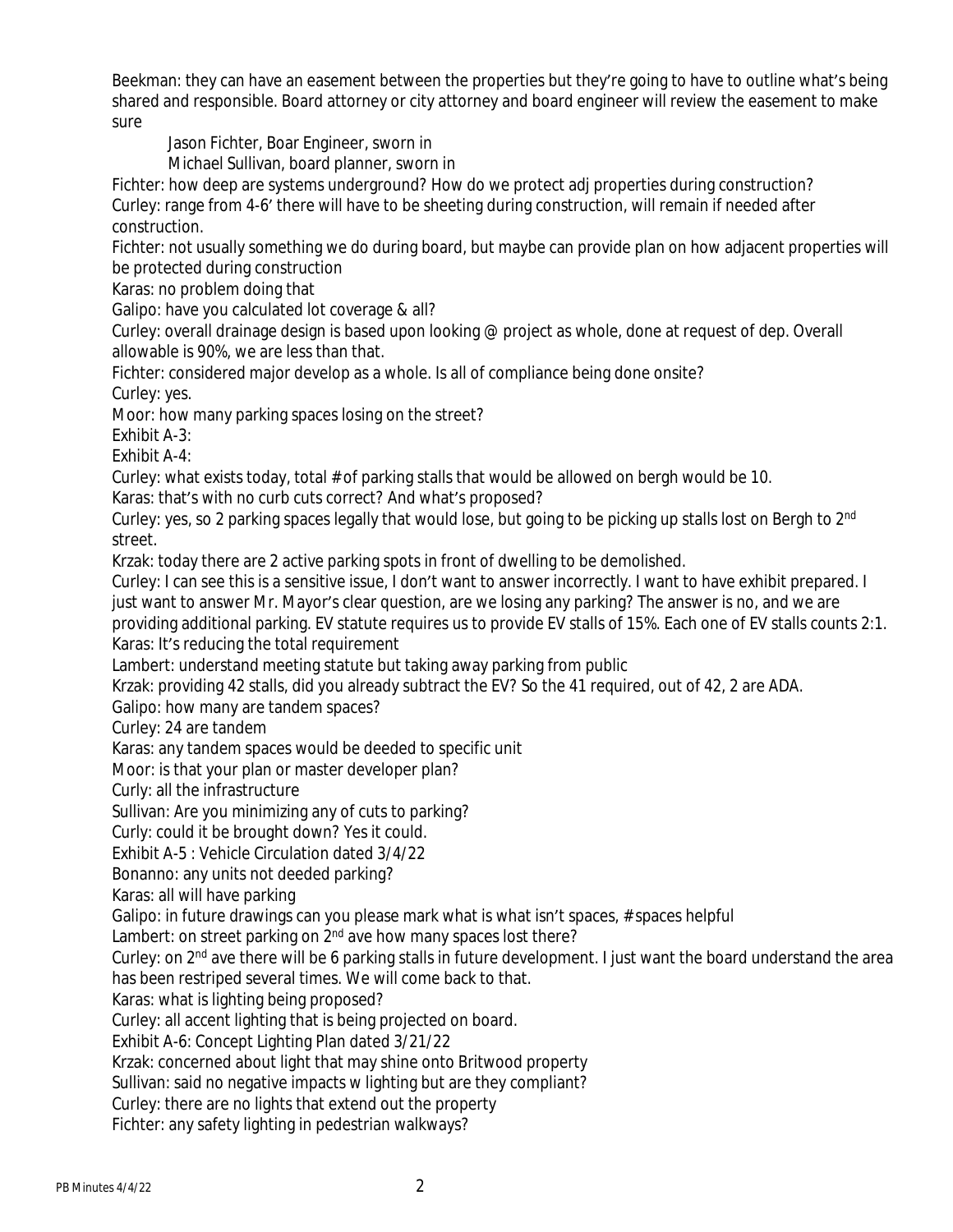Karas: can do pedestrian safety lighting

Krzak: if o structural reason for the curb to curve, then we ask that the sidewalk be straightened. When the infrastructure improvements happen then they reconstruct.

#### Exhibit B-1: Insite report dated 2/22/22

Karas: Went through individual numbers of report,

Moor: ok with no loading spaces?

Fichter: we see this regularly, not a problem

Curley: Min curbline opening- instead of 24 were providing 20 requesting waiver for driveway, think more than adequate. Don't have DEP compliance letter yet and will provide. Were required TWA application and will submit. We contacted all utilities and will provide. No emergency vehicle access to building required, will be sprinklered.

Beekman: easements will be filed separately affected by storms?

### Open to public Q's

Jill Mondrone-Ghilino, 1004 Bergh St- how will I be ensured that my house will be protected from being Curley: no stormwater systems close to your home. The water is generated by roof runoff then collected in underground system, then drains out out 3<sup>rd</sup>. the lot is graded away from her property, her property sits higher. Mondrone: So both will be lower than my property? How can ensure that my house will not be affected? Curley: correct. The adjacent dwelling that was demolished made no impact so we will be substantially further from your house & won't have any disturbance. Actually in WRA you're allowed to build right up to the building. Lambert: no piles being driven?

Curley: no piles

Mondrone: what will be done?

Curley: there are many things, can provide sheeting, etc.

Karas: there will be a survey of adjacent property

Krzak: who's responsible for protecting that home?

Sullivan: not unusual for board resolution to provide protection

Galipo: I would suggest there be a

Carl Erler, representative for applicant, division counsel for K. Hovnanian homes

Erler: we would like to survey your home & have geotechnical expert generate a report to ensure nothing affects your site.

Mondrone: I appreciate and accept all of that. The sidewalks around Bergh how are those widened?

Curley: they're only changing about 6" not really modified.

Mondrone: lighting that's pointing down at my house

Curley: architect will address

Werner Baumgartner, 402 5<sup>th</sup> ave: what are setbacks to the street looks like voluntarily providing a setback to the property line. Why are they different? Wouldn't it be more desirable to make it the same?

Curley: wouldn't notice it, can make them the same if board sees fit

Baumgartner: aware exemption to change setback to 25'?

Close Public Q's

Frank Minervini, Licensed Architect for applicant, sworn in

Exhibit A-7: Architectural plans dated 8/6/21

Minervini: Aegean: go over site first based upon questions. Overviewed setbacks. Parking level floorplanspartially subterranean existing condition is already higher than Bergh st. overview of mechanicals and trash room. Breakdown of 27 units: 2 are 1 bed, 3 are 1 bed w/ den, 7 are 2 beds, 3 are 2 bed w den, 12 are 2 bed w/ den or 3 bed. All mechanicals are set in from building edge to minimize all sound.